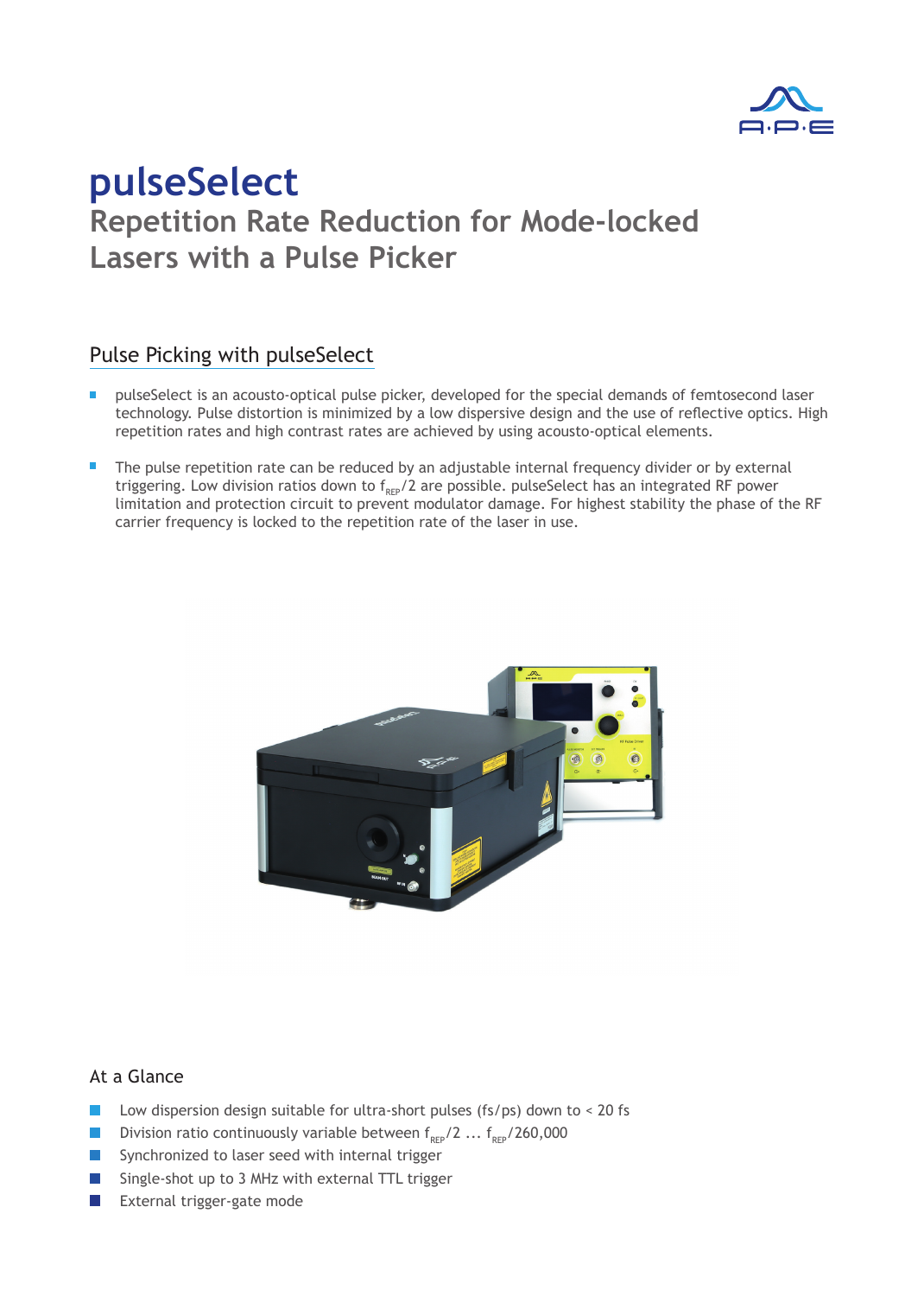# **pulseSelect Single & Dual**

## Single pulseSelect

The Single pulseSelect consists of an optical module and control electronics. A Bragg cell represents the most important part of the optics, which selects individual pulses from the laser beam due to the acousto-optical effect. Focusing mirror, collimator mirror and a beam stop for the zero-order beam complete the setup. The driver electronics supplies the modulated RF signal for the Bragg cell with a carrier frequency that corresponds to the multiple of the laser repetition rate.

### Dual pulseSelect

Dual pulseSelect is available in two variants, Serial and Parallel. The Serial variant offers an improved m, contrast ratio of over 6000:1. The Parallel version allows the simultaneous picking of pulses from two synchronized laser sources.

> *Dual pulseSelect Serial:* This version is designed to allow for highest contrast ratio of above 6000:1 by placing two Bragg cells. Both are synchronized to one common clock (in serial configuration; i.e. one beam through two Bragg cells).



*Dual pulseSelect Parallel:* This variant is designed for simultaneous picking of pulses from two synchronized laser sources. The system is equipped with two synchronized Bragg cells. Independent picking settings are possible for both Bragg cells.

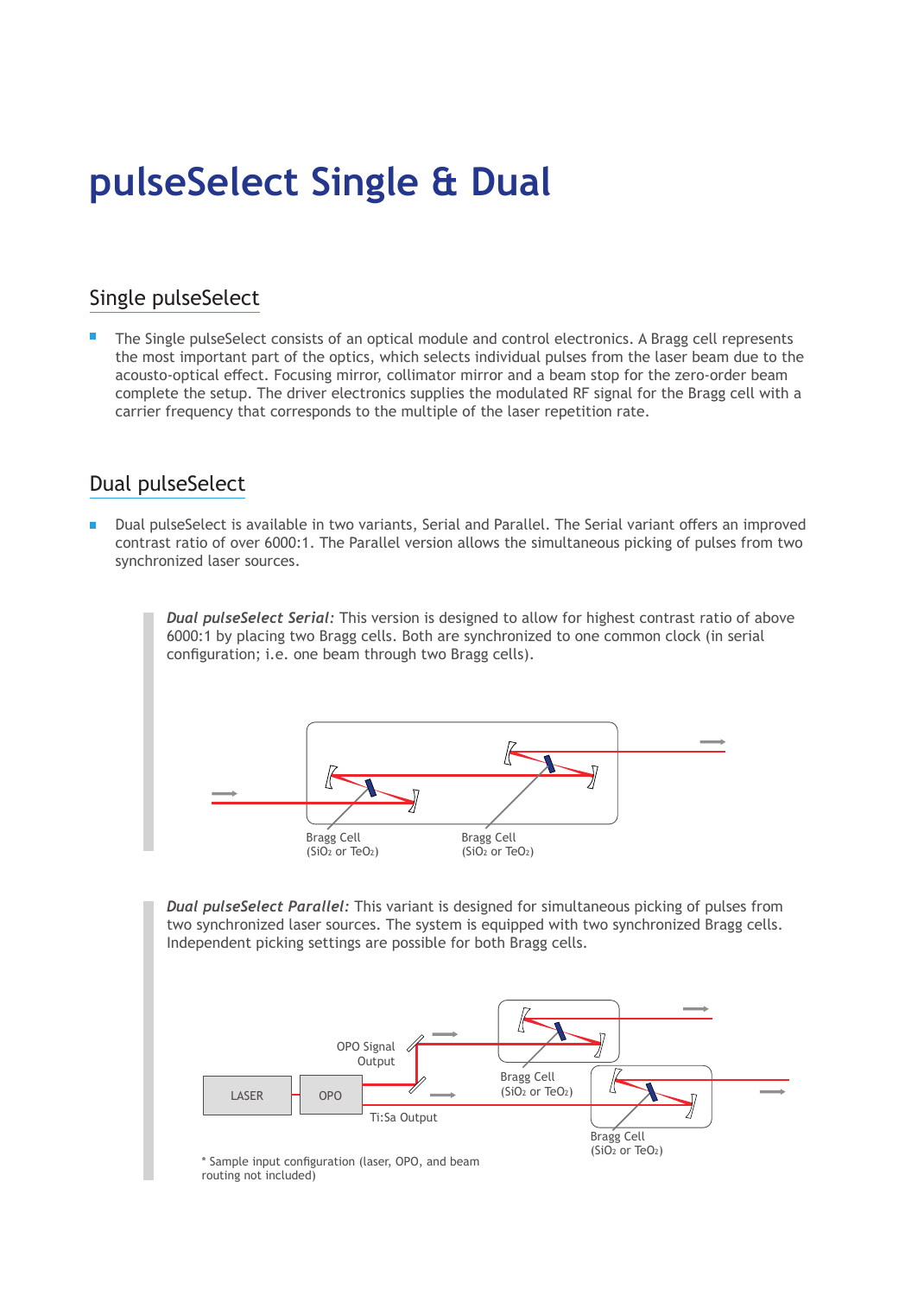

## **Specifications pulseSelect**

| pulseSelect Single                                           |                                                                                          |                                                                                                      |
|--------------------------------------------------------------|------------------------------------------------------------------------------------------|------------------------------------------------------------------------------------------------------|
| Versions                                                     | <b>Broadband</b>                                                                         | High-Power Dualband                                                                                  |
| Wavelength Ranges (Other ranges on request)                  | $5001600$ nm                                                                             | $340$ 540 nm + 680  1080 nm                                                                          |
| Max. Laser Input Power $(P_{av})$                            | 5 W (at 800 nm)                                                                          |                                                                                                      |
| Input Frequency $(f_{\text{pre}})$                           |                                                                                          | 72  81 MHz, to be specified with 0.5 MHz accuracy at time of order                                   |
| Input Polarization                                           | Horizontal, Polarization rotator available as option                                     |                                                                                                      |
| Output Repetition Rate (based on 80 MHz)<br>input frequency) | Single-shot  40 MHz<br>External Trigger based: Single-shot  3 MHz<br>rate are available) | Internal Trigger based: $\sim$ 308 Hz $\ldots \sim$ 40 MHz (only integer values of input repeptition |
| Division Ratio (internal trigger)                            | $f_{\text{pe}}/2$ $f_{\text{pe}}/260,000$                                                |                                                                                                      |
| Contrast Ratio (at 800 nm, fREP/20)                          | > 75 : 1 for adjacent pulses<br>> 500 : 1 for non-adjacent pulses                        |                                                                                                      |
| Diffraction Efficiency*                                      | $> 50\%$ (at 800 nm, $f_{\rm{sep}}/20$ )                                                 |                                                                                                      |

#### **pulseSelect Dual - Serial**

| Application                         | High-contrast performance                                               |
|-------------------------------------|-------------------------------------------------------------------------|
| Contrast Ratio (at 800 nm, fREP/20) | > 5000 : 1 for adjacent pulses<br>> 200.000 : 1 for non-adjacent pulses |
| Diffraction Efficiency*             | $> 25\%$ (at 800 nm, $f_{\text{pre}}/20$ )                              |

#### **pulseSelect Dual - Parallel**

| Application                         | Simultaneous picking of pulses from two synchronized laser sources |
|-------------------------------------|--------------------------------------------------------------------|
| Contrast Ratio (at 800 nm, fREP/20) | > 75 : 1 for adjacent pulses<br>> 500 : 1 for non-adjacent pulses  |
| Diffraction Efficiency*             | $> 50\%$ (at 800 nm, $f_{\text{per}}/20$ )                         |

#### **Options**

| Input Frequency             | 35  90 MHz (to be specified with 0.5 MHz accuracy at time of order)                               |
|-----------------------------|---------------------------------------------------------------------------------------------------|
| High Diffraction Efficiency | > 60% (36% for pulseSelect Dual - Serial),<br>only available for max average input power of 0.5 W |
| Polarization Rotator        | Changing input polarization to horizontal                                                         |

\* Ratio of the diffracted pulse energy to the pulse energy incident into Bragg cell